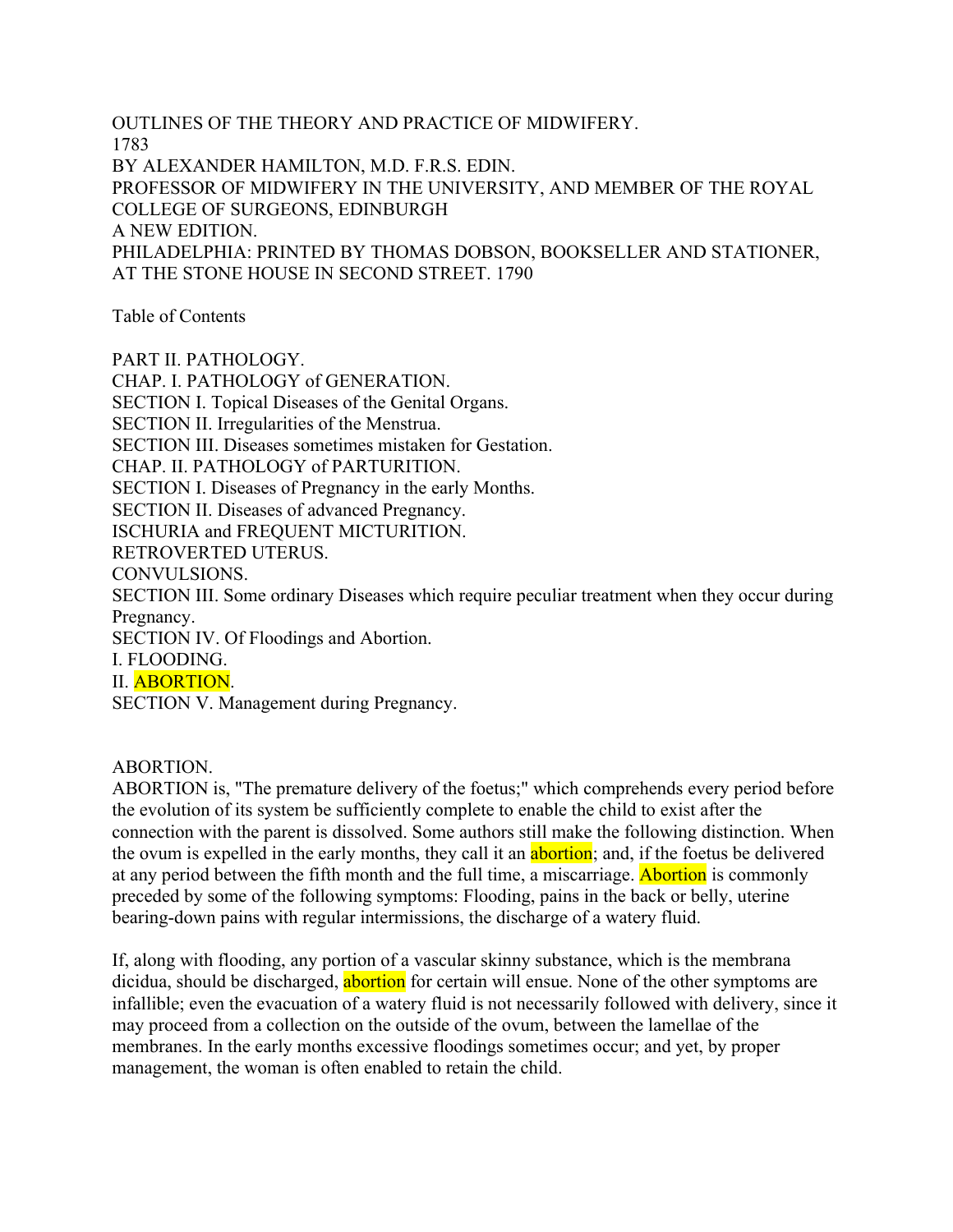There is less fear of **abortion** while the blood evalcuated is pure and without clots, unattended with uterine pain and pressure. But, in forming a judgment, the constitution, occasional cause, and term of gestation, must be regarded. Abortions happen more frequently from the beginning of the second to the end of the third month, that at any other period. The immediate cause of abortion is the same with that of real labour.

The more remote causes are,

- I. Whatever interrupts the regular circulation between the uterus and placenta; as,
- 1. Diseases of the uterus.
- 2. Imperviousness, or spasmodic constriction, of the extremities of the uterine blood-vessels.
- 3. The separation of any portion of the cake, or decidua, from the uterus.
- 4. Determination of the fluids to other parts.

II. Every cause which prevents the distention of the uterus, or excites spasmodic contraction of its muscular fibres; as,

1. Extreme irritability, preventing the extension of that organ.

2. Violent exertions, as coughing, sneezing, vomiting, straining at stool: mechanical injuries, as strains, falls, &c.

3. Irritation from the confined motion of the foetus, its kicking or strugglings.

4. A habitual disposition to **abortion**.

III. The death of the foetus; which many be occasioned from,

- 1. Diseases peculiar to itself.
- 2. An original defect transmitted from the parents.
- 3. External accidents affecting the mother.
- 4. diseases of the placenta, membranes, or cord.
- 5. Too slight adhesion of the cake or membranes to the uterus.

6. Weakness, or want of resistance, in the texture of the membranes; or an excessive quantity of the liquor amnii.

7. Knotty circumvolutions of the umbilical cord.

The size of the obortive ovum in early gestation is as follows: Six weeks after conception, its bulk is nearly equal to a pigeon's egg; in eight weeks, to that of a hen; and in twelve to that of a goose. Where there is no reason to dread **abortion**, every probable mean ought to be employed to relieve painful symptoms by rest and opiates, to check haemorrhagy by the means already directed, and to obviate occasional causes as much as possible; and the woman should be encouraged to hope as long as there is grounds for it.

As abortion, in many instances, is preceded by no alarming symptom, till a discharge of watery fluid, or an excessive flooding, with clots and portions of the decidua, announce the approaching event; either to remove immediate symptoms, or prevent the accident that is dreaded, often baffles our boasted skill; for the circulation in the ovum perhaps had ceased a considerable time previous to any threatening symptom of its expulsion. Little, therefore, can or ought to be done by way of treatment, besides obviating plethora, advising rest of body and tranquillity of mind, and guarding against every cause of irritation.